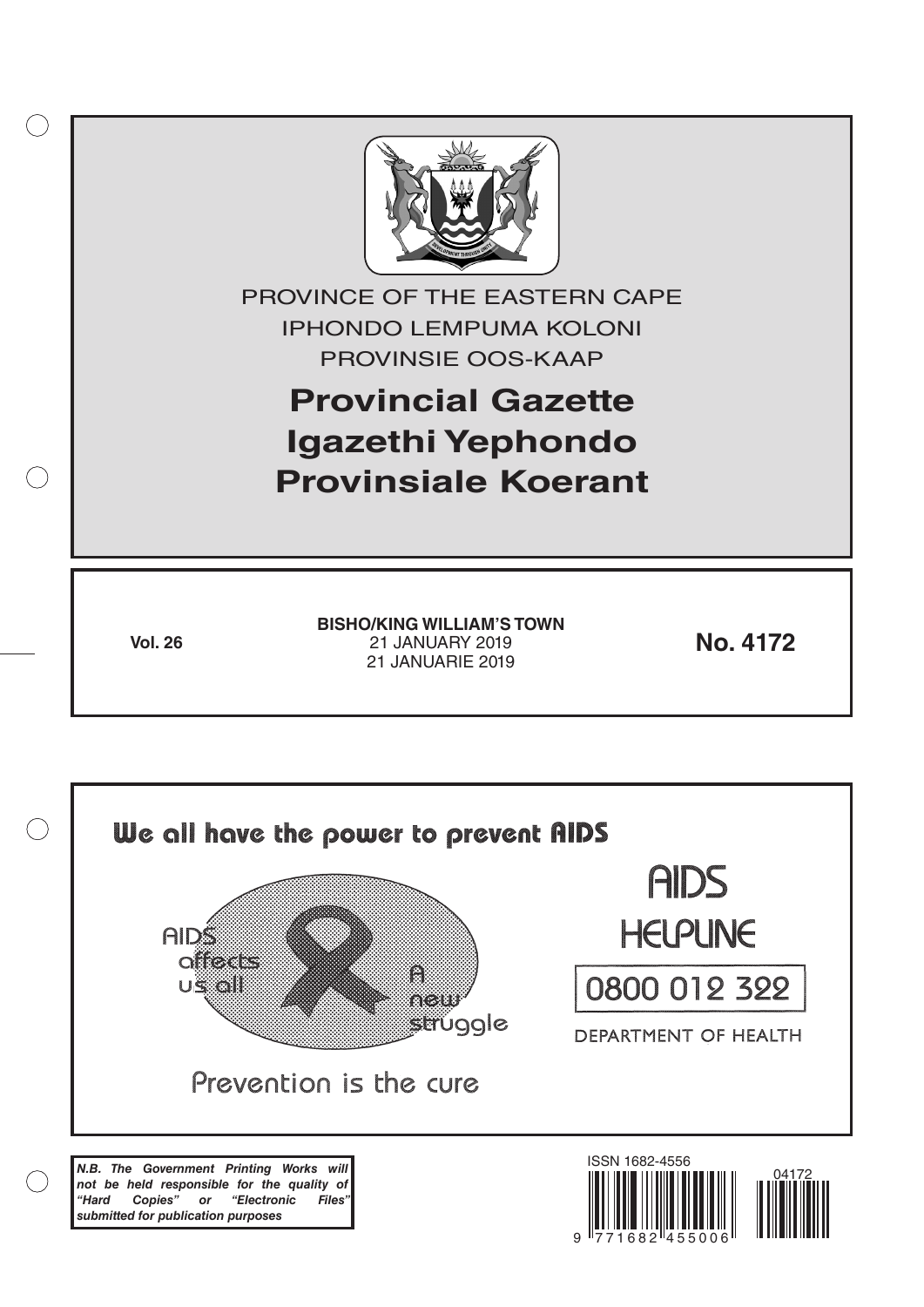## **IMPORTANT NOTICE:**

**The GovernmenT PrinTinG Works Will noT be held resPonsible for any errors ThaT miGhT occur due To The submission of incomPleTe / incorrecT / illeGible coPy.**

**no fuTure queries Will be handled in connecTion WiTh The above.**

#### **CONTENTS**

|          |                                                                                                      | Gazette | Page |
|----------|------------------------------------------------------------------------------------------------------|---------|------|
|          |                                                                                                      | No.     | No.  |
|          | <b>PROVINCIAL NOTICES • PROVINSIALE KENNISGEWINGS</b>                                                |         |      |
|          |                                                                                                      |         | 11   |
|          | <b>LOCAL AUTHORITY NOTICES • PLAASLIKE OWERHEIDS KENNISGEWINGS</b>                                   |         |      |
| 12       |                                                                                                      | 4172    | 11   |
| 13<br>14 | Spatial Planning and Land Use Management Act (16/2013): Erven 1634 and 1635, Walmer, Port Elizabeth, | 4172    | 11   |
|          |                                                                                                      | 4172    | 12   |
| 15<br>16 | Municipal Ordinance (20/1974): Erven 33760-33774, 46363-46350, 33725-33734, 33744-33759 and a        | 4172    | 12   |
|          |                                                                                                      | 4172    | 13   |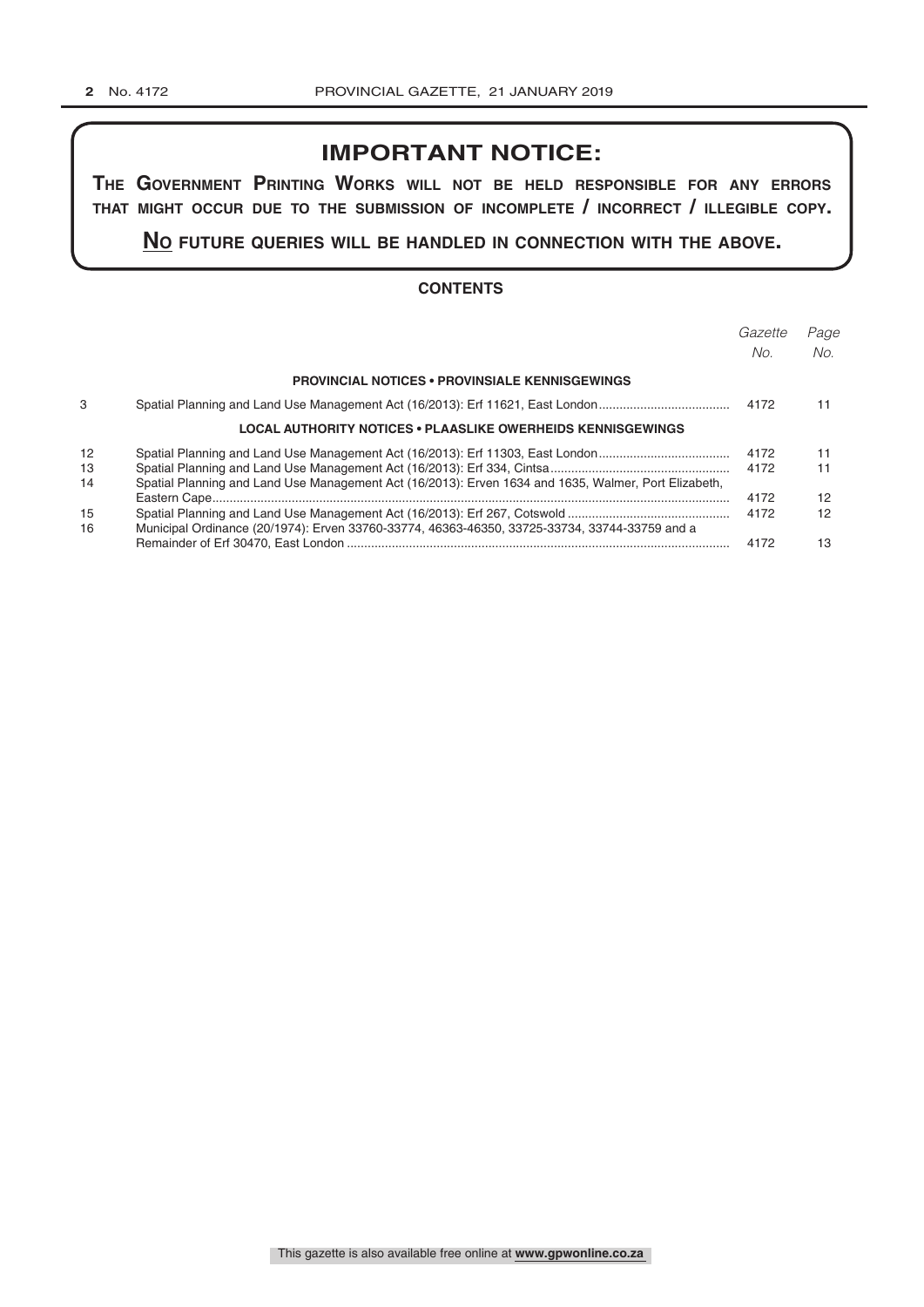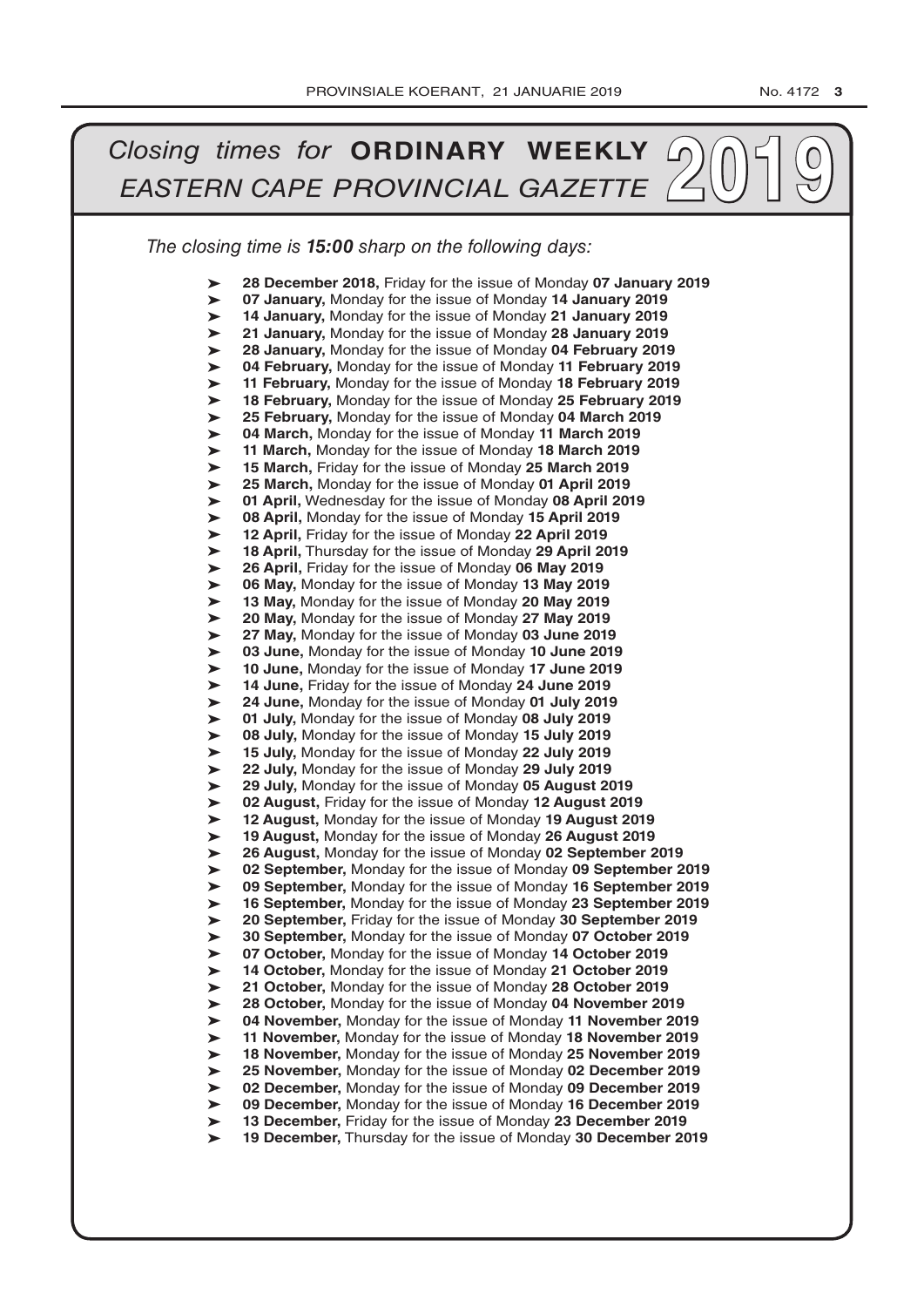# **LIST OF TARIFF RATES** FOR PUBLICATION OF NOTICES

## **COMMENCEMENT: 1 APRIL 2018**

## **NATIONAL AND PROVINCIAL**

Notice sizes for National, Provincial & Tender gazettes 1/4, 2/4, 3/4, 4/4 per page. Notices submitted will be charged at R1008.80 per full page, pro-rated based on the above categories.

| <b>Pricing for National, Provincial - Variable Priced Notices</b> |                          |                      |  |
|-------------------------------------------------------------------|--------------------------|----------------------|--|
| <b>Notice Type</b>                                                | <b>Page Space</b>        | <b>New Price (R)</b> |  |
| Ordinary National, Provincial                                     | 1/4 - Quarter Page       | 252.20               |  |
| Ordinary National, Provincial                                     | 2/4 - Half Page          | 504.40               |  |
| Ordinary National, Provincial                                     | 3/4 - Three Quarter Page | 756.60               |  |
| Ordinary National, Provincial                                     | 4/4 - Full Page          | 1008.80              |  |

## **EXTRA-ORDINARY**

All Extra-ordinary National and Provincial gazette notices are non-standard notices and attract a variable price based on the number of pages submitted.

The pricing structure for National and Provincial notices which are submitted as **Extra ordinary submissions** will be charged at R**3026.32** per page.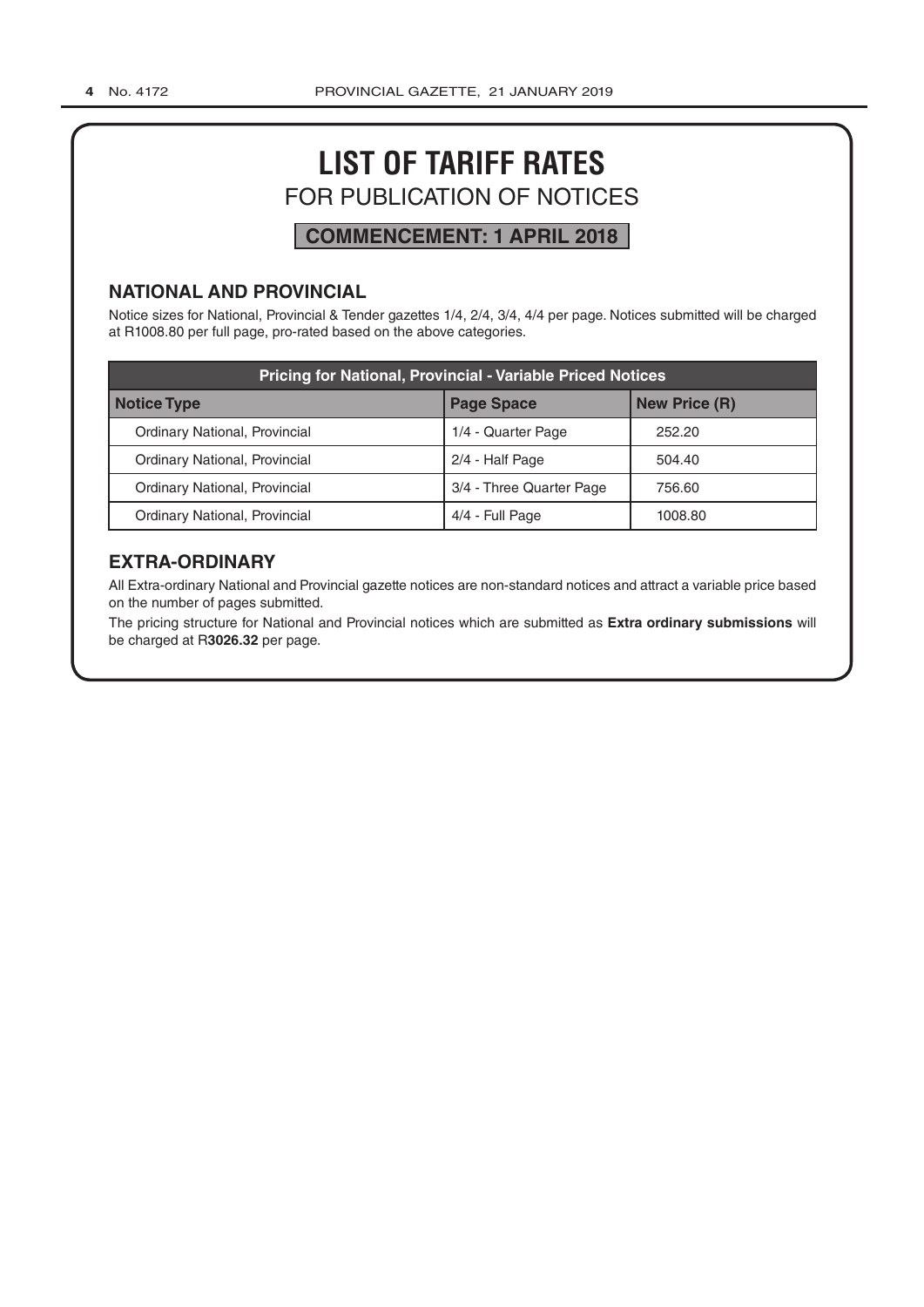The **Government Printing Works** (**GPW**) has established rules for submitting notices in line with its electronic notice processing system, which requires the use of electronic *Adobe* Forms. Please ensure that you adhere to these guidelines when completing and submitting your notice submission.

## **Closing Times for ACCepTAnCe of noTiCes**

- 1. The *Government Gazette* and *Government Tender Bulletin* are weekly publications that are published on Fridays and the closing time for the acceptance of notices is strictly applied according to the scheduled time for each gazette.
- 2. Please refer to the Submission Notice Deadline schedule in the table below. This schedule is also published online on the Government Printing works website www.gpwonline.co.za

All re-submissions will be subject to the standard cut-off times. **All notices received after the closing time will be rejected**.

| <b>Government Gazette Type</b>                          | <b>Publication</b><br><b>Frequency</b> | <b>Publication Date</b>                         | <b>Submission Deadline</b>          | <b>Cancellations Deadline</b>                              |
|---------------------------------------------------------|----------------------------------------|-------------------------------------------------|-------------------------------------|------------------------------------------------------------|
| <b>National Gazette</b>                                 | Weekly                                 | Friday                                          | Friday 15h00 for next Friday        | Tuesday, 15h00 - 3<br>working days prior to<br>publication |
| <b>Regulation Gazette</b>                               | Weekly                                 | Friday                                          | Friday 15h00 for next Friday        | Tuesday, 15h00 - 3<br>working days prior to<br>publication |
| <b>Petrol Price Gazette</b>                             | Monthly                                | Tuesday before 1st<br>Wednesday of the<br>month | One day before publication          | 1 working day prior to<br>publication                      |
| <b>Road Carrier Permits</b>                             | Weekly                                 | Friday                                          | Thursday 15h00 for next<br>Friday   | 3 working days prior to<br>publication                     |
| <b>Unclaimed Monies (Justice,</b><br>Labour or Lawyers) | January /<br>September 2 per<br>year   | <b>Last Friday</b>                              | One week before publication         | 3 working days prior to<br>publication                     |
| Parliament (Acts, White<br>Paper, Green Paper)          | As required                            | Any day of the week                             | None                                | 3 working days prior to<br>publication                     |
| <b>Manuals</b>                                          | <b>Bi- Monthly</b>                     | 2nd and last Thursday<br>of the month           | One week before publication         | 3 working days prior to<br>publication                     |
| <b>State of Budget</b><br>(National Treasury)           | Monthly                                | 30th or last Friday of<br>the month             | One week before publication         | 3 working days prior to<br>publication                     |
| <b>Extraordinary Gazettes</b>                           | As required                            | Any day of the week                             | Before 10h00 on publication<br>date | Before 10h00 on<br>publication date                        |
| Legal Gazettes A, B and C                               | Weekly                                 | Friday                                          | One week before publication         | Tuesday, 15h00 - 3<br>working days prior to<br>publication |
| <b>Tender Bulletin</b>                                  | Weekly                                 | Friday                                          | Friday 15h00 for next Friday        | Tuesday, 15h00 - 3<br>working days prior to<br>publication |
| Gauteng                                                 | Weekly                                 | Wednesday                                       | Two weeks before publication        | 3 days after submission<br>deadline                        |
| Eastern Cape                                            | Weekly                                 | Monday                                          | One week before publication         | 3 working days prior to<br>publication                     |
| <b>Northern Cape</b>                                    | Weekly                                 | Monday                                          | One week before publication         | 3 working days prior to<br>publication                     |
| <b>North West</b>                                       | Weekly                                 | Tuesday                                         | One week before publication         | 3 working days prior to<br>publication                     |
| <b>KwaZulu-Natal</b>                                    | Weekly                                 | Thursday                                        | One week before publication         | 3 working days prior to<br>publication                     |
| Limpopo                                                 | Weekly                                 | Friday                                          | One week before publication         | 3 working days prior to<br>publication                     |
| Mpumalanga                                              | Weekly                                 | Friday                                          | One week before publication         | 3 working days prior to<br>publication                     |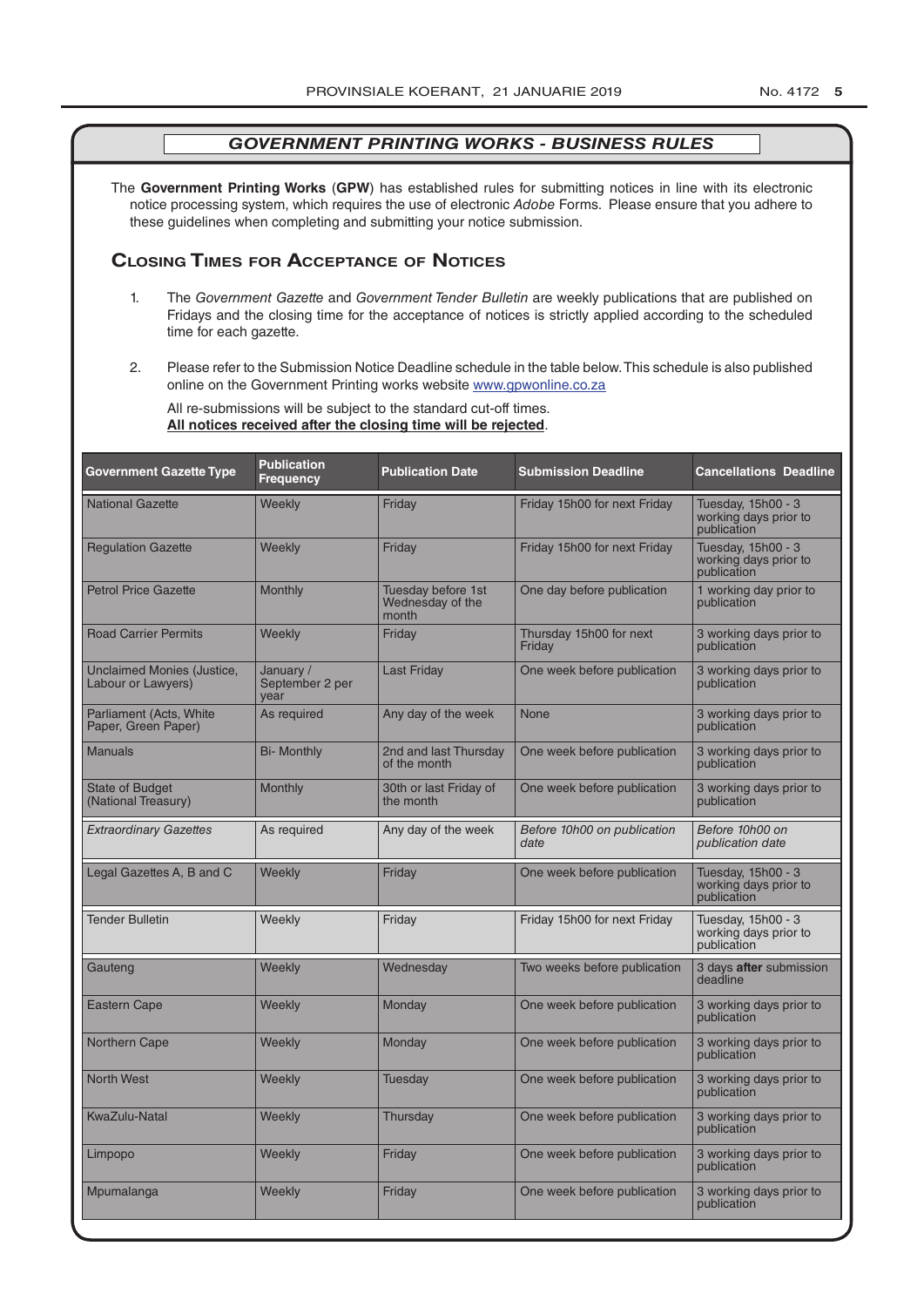| <b>Government Gazette Type</b>          | <b>Publication</b><br><b>Frequency</b> | <b>Publication Date</b>                              | <b>Submission Deadline</b>   | <b>Cancellations Deadline</b>               |
|-----------------------------------------|----------------------------------------|------------------------------------------------------|------------------------------|---------------------------------------------|
| Gauteng Liquor License<br>Gazette       | Monthly                                | Wednesday before<br>the First Friday of the<br>month | Two weeks before publication | 3 working days after<br>submission deadline |
| Northern Cape Liquor<br>License Gazette | Monthly                                | First Friday of the<br>month                         | Two weeks before publication | 3 working days after<br>submission deadline |
| National Liquor License<br>Gazette      | <b>Monthly</b>                         | First Friday of the<br>month                         | Two weeks before publication | 3 working days after<br>submission deadline |
| Mpumalanga Liquor License<br>Gazette    | <b>Bi-Monthly</b>                      | Second & Fourth<br>Friday                            | One week before publication  | 3 working days prior to<br>publication      |

## **exTrAordinAry gAzeTTes**

3. *Extraordinary Gazettes* can have only one publication date. If multiple publications of an *Extraordinary Gazette* are required, a separate Z95/Z95Prov *Adobe* Forms for each publication date must be submitted.

## **NOTICE SUBMISSION PROCESS**

- 4. Download the latest *Adobe* form, for the relevant notice to be placed, from the **Government Printing Works** website www.gpwonline.co.za.
- 5. The *Adobe* form needs to be completed electronically using *Adobe Acrobat* / *Acrobat Reader*. Only electronically completed *Adobe* forms will be accepted. No printed, handwritten and/or scanned *Adobe* forms will be accepted.
- 6. The completed electronic *Adobe* form has to be submitted via email to submit.egazette@gpw.gov.za. The form needs to be submitted in its original electronic *Adobe* format to enable the system to extract the completed information from the form for placement in the publication.
- 7. Every notice submitted **must** be accompanied by an official **GPW** quotation. This must be obtained from the *eGazette* Contact Centre.
- 8. Each notice submission should be sent as a single email. The email **must** contain **all documentation relating to a particular notice submission**.
	- 8.1. Each of the following documents must be attached to the email as a separate attachment:
		- 8.1.1. An electronically completed *Adobe* form, specific to the type of notice that is to be placed.
			- 8.1.1.1. For National *Government Gazette* or *Provincial Gazette* notices, the notices must be accompanied by an electronic Z95 or Z95Prov *Adobe* form
			- 8.1.1.2. The notice content (body copy) **MUST** be a separate attachment.
		- 8.1.2. A copy of the official **Government Printing Works** quotation you received for your notice. *(Please see Quotation section below for further details)*
		- 8.1.3. A valid and legible Proof of Payment / Purchase Order: **Government Printing Works** account customer must include a copy of their Purchase Order*.* **Non**-**Government Printing Works** account customer needs to submit the proof of payment for the notice
		- 8.1.4. Where separate notice content is applicable (Z95, Z95 Prov and TForm 3, it should **also** be attached as a separate attachment. *(Please see the Copy Section below, for the specifications)*.
		- 8.1.5. Any additional notice information if applicable.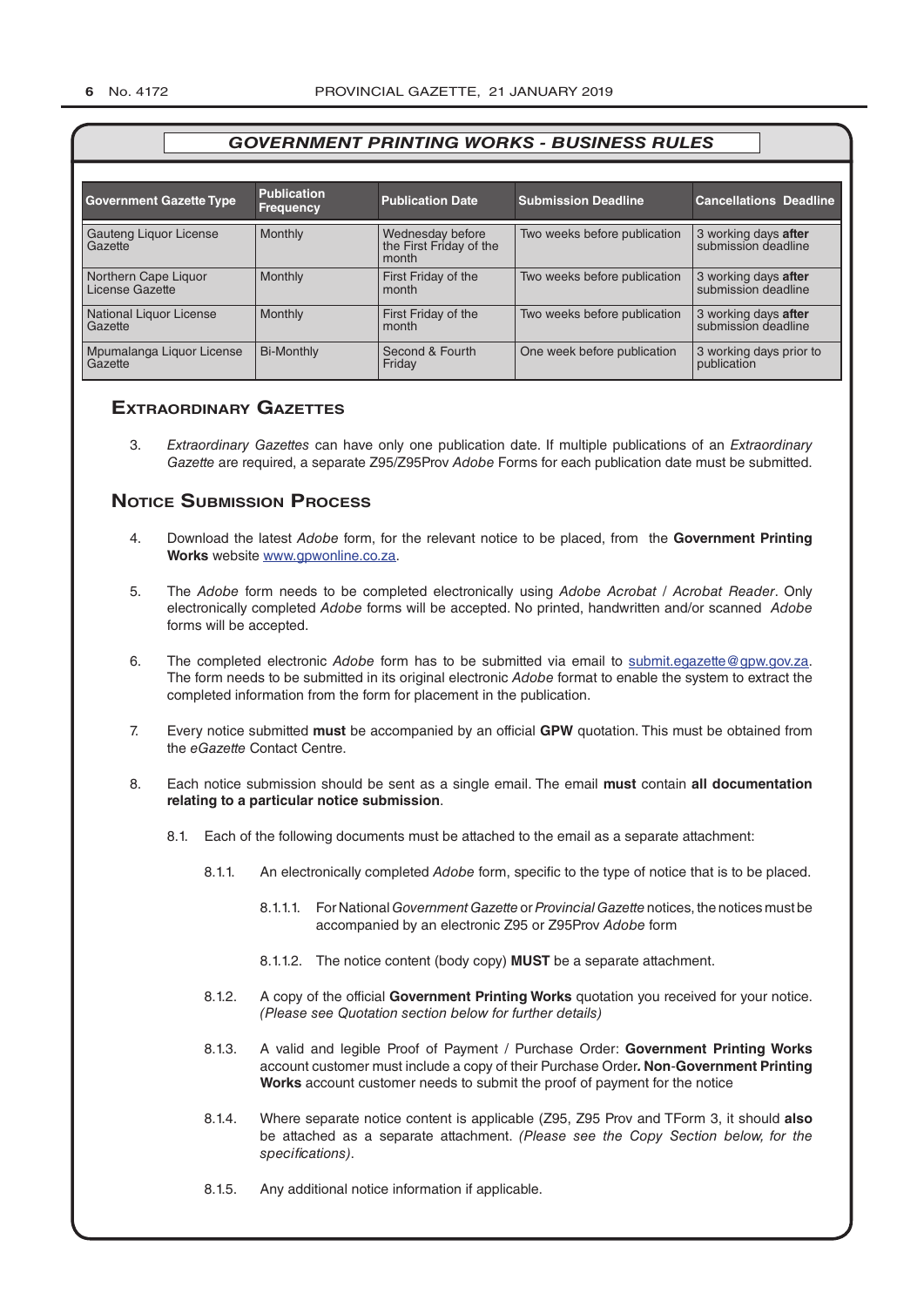- 9. The electronic *Adobe* form will be taken as the primary source for the notice information to be published. Instructions that are on the email body or covering letter that contradicts the notice form content will not be considered. The information submitted on the electronic *Adobe* form will be published as-is.
- 10. To avoid duplicated publication of the same notice and double billing, Please submit your notice **ONLY ONCE.**
- 11. Notices brought to **GPW** by "walk-in" customers on electronic media can only be submitted in *Adobe* electronic form format. All "walk-in" customers with notices that are not on electronic *Adobe* forms will be routed to the Contact Centre where they will be assisted to complete the forms in the required format.
- 12. Should a customer submit a bulk submission of hard copy notices delivered by a messenger on behalf of any organisation e.g. newspaper publisher, the messenger will be referred back to the sender as the submission does not adhere to the submission rules.

#### **QuoTATions**

- 13. Quotations are valid until the next tariff change.
	- 13.1. *Take note:* **GPW**'s annual tariff increase takes place on *1 April* therefore any quotations issued, accepted and submitted for publication up to *31 March* will keep the old tariff. For notices to be published from 1 April, a quotation must be obtained from **GPW** with the new tariffs. Where a tariff increase is implemented during the year, **GPW** endeavours to provide customers with 30 days' notice of such changes.
- 14. Each quotation has a unique number.
- 15. Form Content notices must be emailed to the *eGazette* Contact Centre for a quotation.
	- 15.1. The *Adobe* form supplied is uploaded by the Contact Centre Agent and the system automatically calculates the cost of your notice based on the layout/format of the content supplied.
	- 15.2. It is critical that these *Adobe* Forms are completed correctly and adhere to the guidelines as stipulated by **GPW**.

#### 16. **APPLICABLE ONLY TO GPW ACCOUNT HOLDERS**:

- 16.1. **GPW** Account Customers must provide a valid **GPW** account number to obtain a quotation.
- 16.2. Accounts for **GPW** account customers **must** be active with sufficient credit to transact with **GPW** to submit notices.
	- 16.2.1. If you are unsure about or need to resolve the status of your account, please contact the **GPW** Finance Department prior to submitting your notices. (If the account status is not resolved prior to submission of your notice, the notice will be failed during the process).

#### 17. **APPLICABLE ONLY TO CASH CUSTOMERS:**

- 17.1. Cash customers doing **bulk payments** must use a **single email address** in order to use the **same proof of payment** for submitting multiple notices.
- 18. The responsibility lies with you, the customer, to ensure that the payment made for your notice(s) to be published is sufficient to cover the cost of the notice(s).
- 19. Each quotation will be associated with one proof of payment / purchase order / cash receipt.

19.1. This means that **the quotation number can only be used once to make a payment.**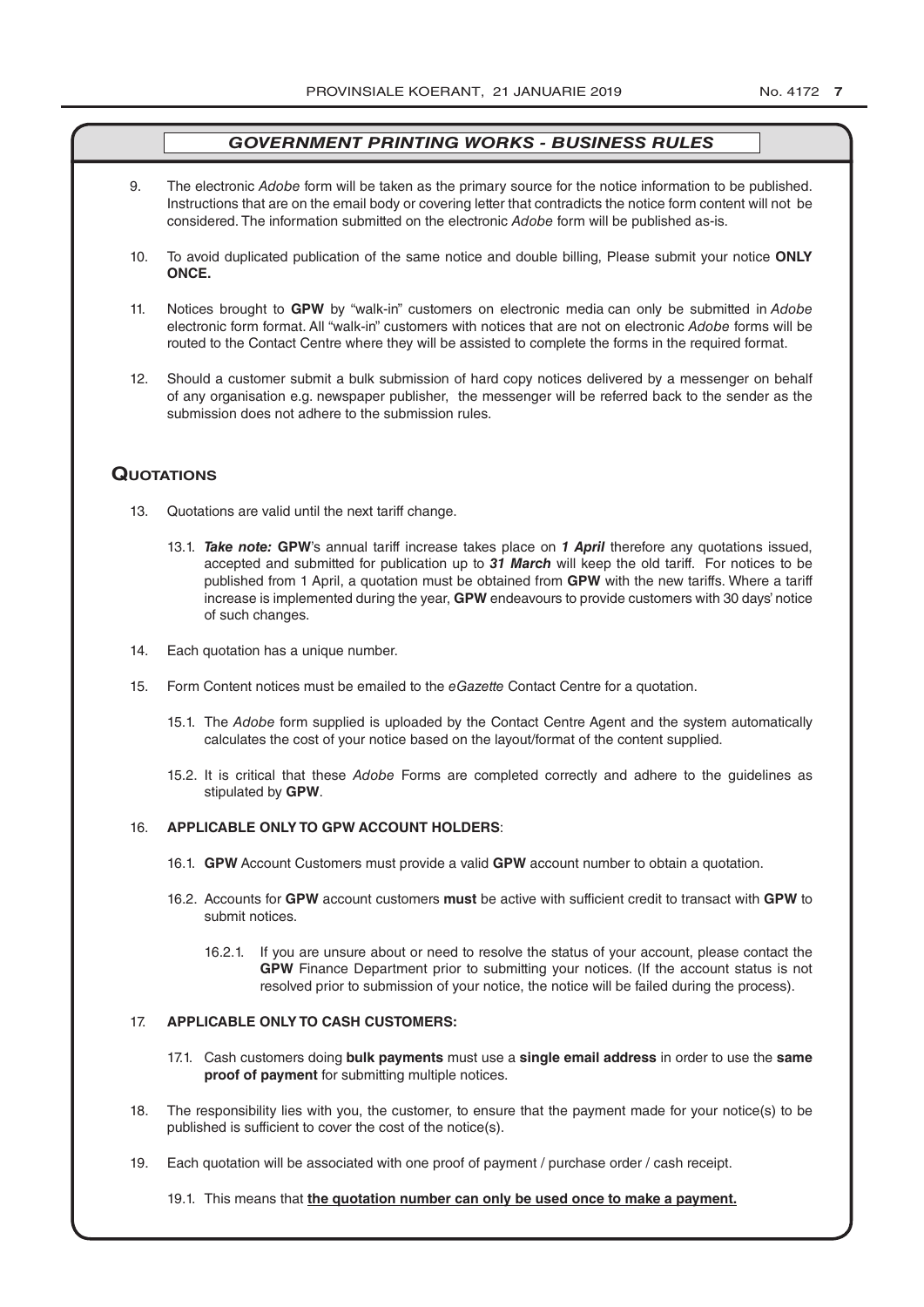## **COPY (SEPARATE NOTICE CONTENT DOCUMENT)**

- 20. Where the copy is part of a separate attachment document for Z95, Z95Prov and TForm03
	- 20.1. Copy of notices must be supplied in a separate document and may not constitute part of any covering letter, purchase order, proof of payment or other attached documents.

The content document should contain only one notice. (You may include the different translations of the same notice in the same document).

20.2. The notice should be set on an A4 page, with margins and fonts set as follows:

Page size = A4 Portrait with page margins: Top = 40mm, LH/RH = 16mm, Bottom = 40mm; Use font size: Arial or Helvetica 10pt with 11pt line spacing;

Page size = A4 Landscape with page margins:  $Top = 16mm$ , LH/RH = 40mm, Bottom = 16mm; Use font size: Arial or Helvetica 10pt with 11pt line spacing;

#### **CAnCellATions**

- 21. Cancellation of notice submissions are accepted by **GPW** according to the deadlines stated in the table above in point 2. Non-compliance to these deadlines will result in your request being failed. Please pay special attention to the different deadlines for each gazette. Please note that any notices cancelled after the cancellation deadline will be published and charged at full cost.
- 22. Requests for cancellation must be sent by the original sender of the notice and must accompanied by the relevant notice reference number (N-) in the email body.

#### **AmendmenTs To noTiCes**

23. With effect from 01 October 2015, **GPW** will not longer accept amendments to notices. The cancellation process will need to be followed according to the deadline and a new notice submitted thereafter for the next available publication date.

#### **REJECTIONS**

- 24. All notices not meeting the submission rules will be rejected to the customer to be corrected and resubmitted. Assistance will be available through the Contact Centre should help be required when completing the forms. (012-748 6200 or email info.egazette@gpw.gov.za). Reasons for rejections include the following:
	- 24.1. Incorrectly completed forms and notices submitted in the wrong format, will be rejected.
	- 24.2. Any notice submissions not on the correct *Adobe* electronic form, will be rejected.
	- 24.3. Any notice submissions not accompanied by the proof of payment / purchase order will be rejected and the notice will not be processed.
	- 24.4. Any submissions or re-submissions that miss the submission cut-off times will be rejected to the customer. The Notice needs to be re-submitted with a new publication date.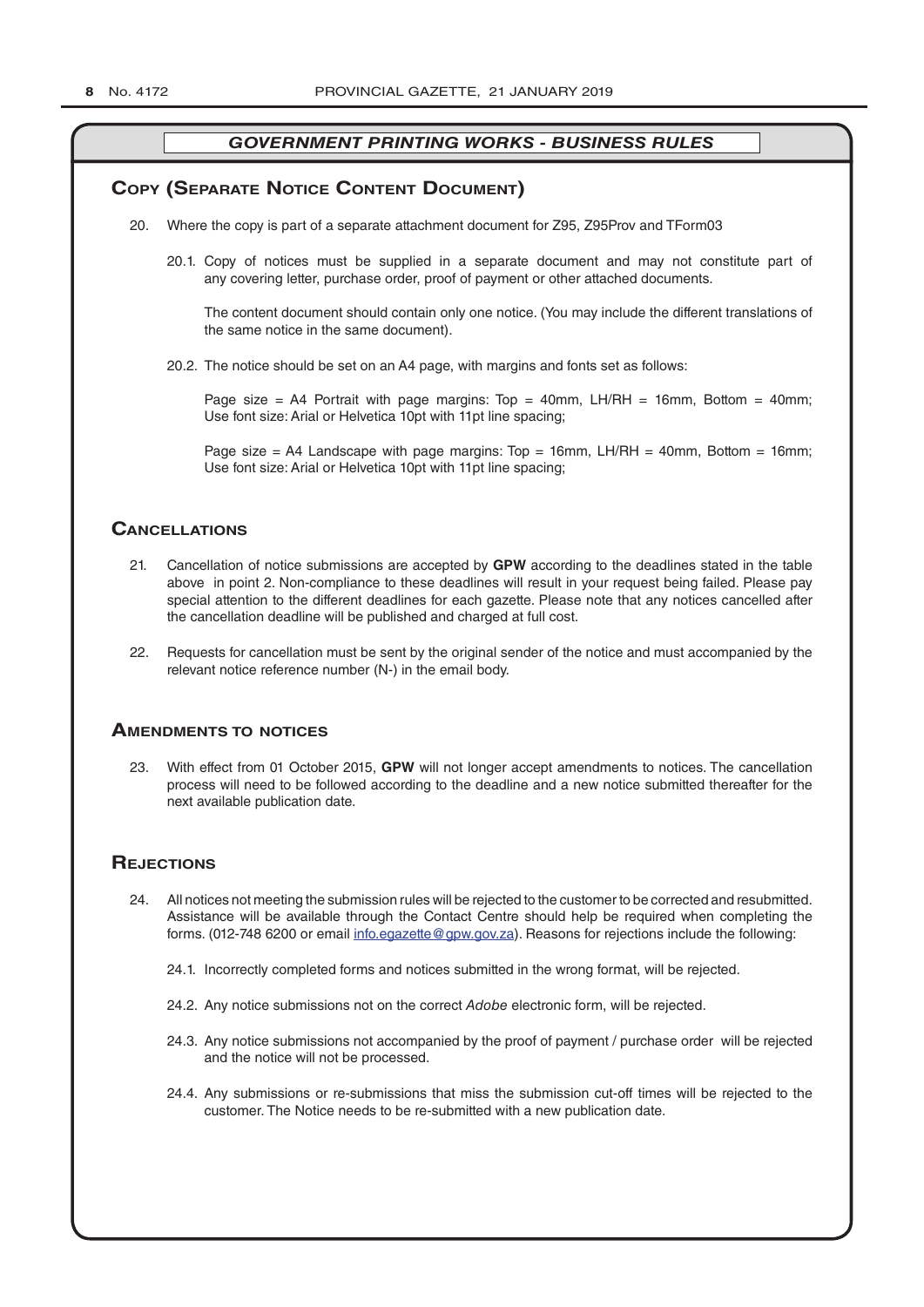#### **ApprovAl of noTiCes**

- 25. Any notices other than legal notices are subject to the approval of the Government Printer, who may refuse acceptance or further publication of any notice.
- 26. No amendments will be accepted in respect to separate notice content that was sent with a Z95 or Z95Prov notice submissions. The copy of notice in layout format (previously known as proof-out) is only provided where requested, for Advertiser to see the notice in final Gazette layout. Should they find that the information submitted was incorrect, they should request for a notice cancellation and resubmit the corrected notice, subject to standard submission deadlines. The cancellation is also subject to the stages in the publishing process, i.e. If cancellation is received when production (printing process) has commenced, then the notice cannot be cancelled.

#### **governmenT prinTer indemnified AgAinsT liAbiliTy**

- 27. The Government Printer will assume no liability in respect of—
	- 27.1. any delay in the publication of a notice or publication of such notice on any date other than that stipulated by the advertiser;
	- 27.2. erroneous classification of a notice, or the placement of such notice in any section or under any heading other than the section or heading stipulated by the advertiser;
	- 27.3. any editing, revision, omission, typographical errors or errors resulting from faint or indistinct copy.

#### **liAbiliTy of AdverTiser**

28. Advertisers will be held liable for any compensation and costs arising from any action which may be instituted against the Government Printer in consequence of the publication of any notice.

#### **CusTomer inQuiries**

Many of our customers request immediate feedback/confirmation of notice placement in the gazette from our Contact Centre once they have submitted their notice – While **GPW** deems it one of their highest priorities and responsibilities to provide customers with this requested feedback and the best service at all times, we are only able to do so once we have started processing your notice submission.

**GPW** has a 2-working day turnaround time for processing notices received according to the business rules and deadline submissions.

Please keep this in mind when making inquiries about your notice submission at the Contact Centre.

- 29. Requests for information, quotations and inquiries must be sent to the Contact Centre ONLY.
- 30. Requests for Quotations (RFQs) should be received by the Contact Centre at least **2 working days** before the submission deadline for that specific publication.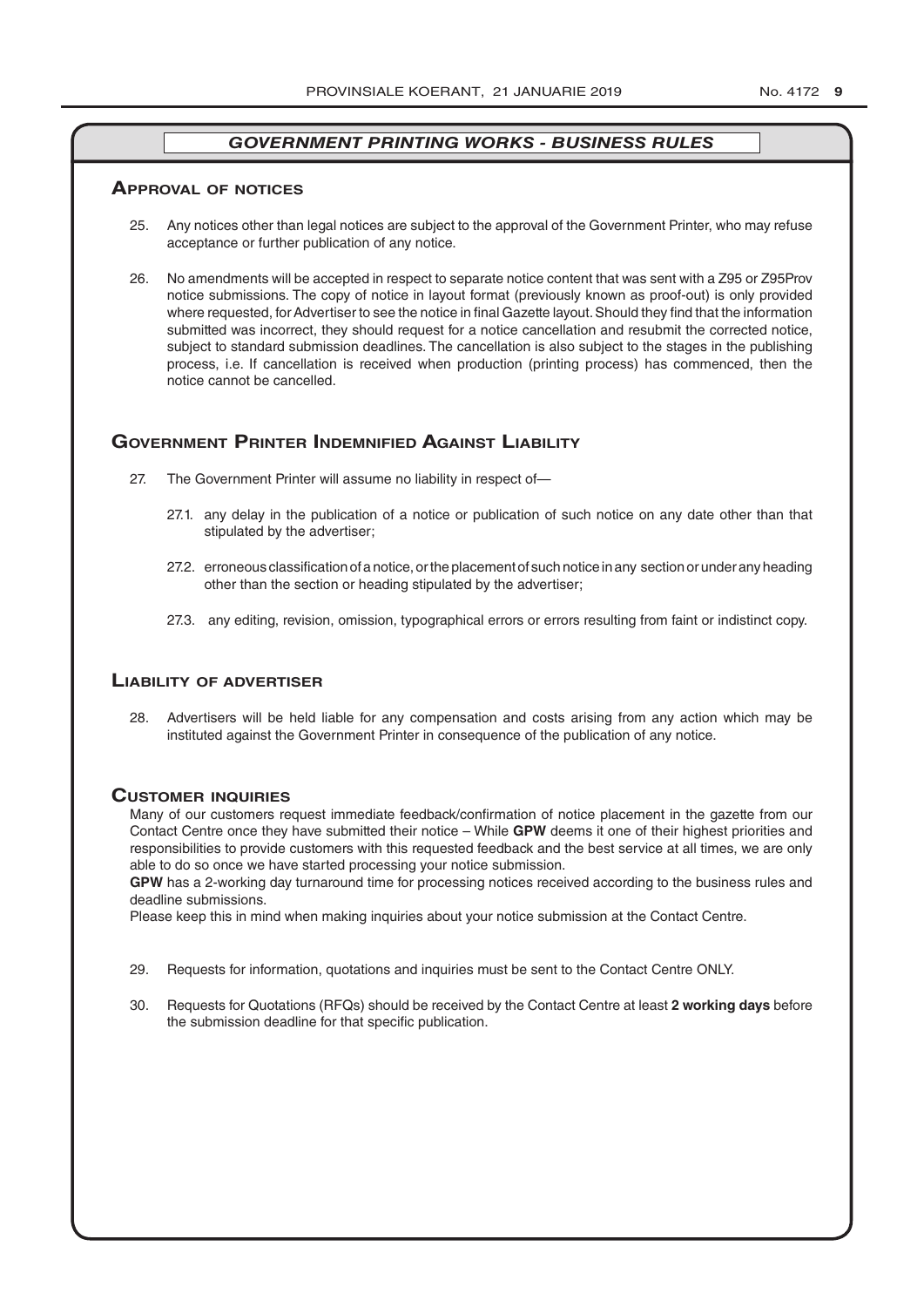#### **pAymenT of CosT**

- 31. The Request for Quotation for placement of the notice should be sent to the Gazette Contact Centre as indicated above, prior to submission of notice for advertising.
- 32. Payment should then be made, or Purchase Order prepared based on the received quotation, prior to the submission of the notice for advertising as these documents i.e. proof of payment or Purchase order will be required as part of the notice submission, as indicated earlier.
- 33. Every proof of payment must have a valid **GPW** quotation number as a reference on the proof of payment document.
- 34. Where there is any doubt about the cost of publication of a notice, and in the case of copy, an enquiry, accompanied by the relevant copy, should be addressed to the Gazette Contact Centre, **Government Printing Works**, Private Bag X85, Pretoria, 0001 email: info.egazette@gpw.gov.za before publication.
- 35. Overpayment resulting from miscalculation on the part of the advertiser of the cost of publication of a notice will not be refunded, unless the advertiser furnishes adequate reasons why such miscalculation occurred. In the event of underpayments, the difference will be recovered from the advertiser, and future notice(s) will not be published until such time as the full cost of such publication has been duly paid in cash or electronic funds transfer into the **Government Printing Works** banking account.
- 36. In the event of a notice being cancelled, a refund will be made only if no cost regarding the placing of the notice has been incurred by the **Government Printing Works**.
- 37. The **Government Printing Works** reserves the right to levy an additional charge in cases where notices, the cost of which has been calculated in accordance with the List of Fixed Tariff Rates, are subsequently found to be excessively lengthy or to contain overmuch or complicated tabulation.

#### **proof of publiCATion**

- 38. Copies of any of the *Government Gazette* or *Provincial Gazette* can be downloaded from the **Government**  Printing Works website www.gpwonline.co.za free of charge, should a proof of publication be required.
- 39. Printed copies may be ordered from the Publications department at the ruling price. The **Government Printing Works** will assume no liability for any failure to post or for any delay in despatching of such *Government Gazette*(s)

#### *GOVERNMENT PRINTING WORKS CONTACT INFORMATION*

| Privsical Address:               |
|----------------------------------|
| <b>Government Printing Works</b> |
| 149 Bosman Street                |
| Pretoria                         |
|                                  |

**For Gazette and Notice submissions:** Gazette Submissions: **E-mail:** submit.egazette@gpw.gov.za **For queries and quotations, contact:** Gazette Contact Centre: **E-mail:** info.egazette@gpw.gov.za

**Contact person for subscribers:** Mrs M. Toka: **E-mail:** subscriptions@gpw.gov.za

**Physical Address: Postal Address: GPW Banking Details:**

Private Bag X85 **Bank:** ABSA Bosman Street 149 Bosman Street Pretoria **Account No.:** 405 7114 016 Pretoria 0001 **Branch Code:** 632-005

**Tel:** 012-748 6200

**Tel:** 012-748-6066 / 6060 / 6058 **Fax:** 012-323-9574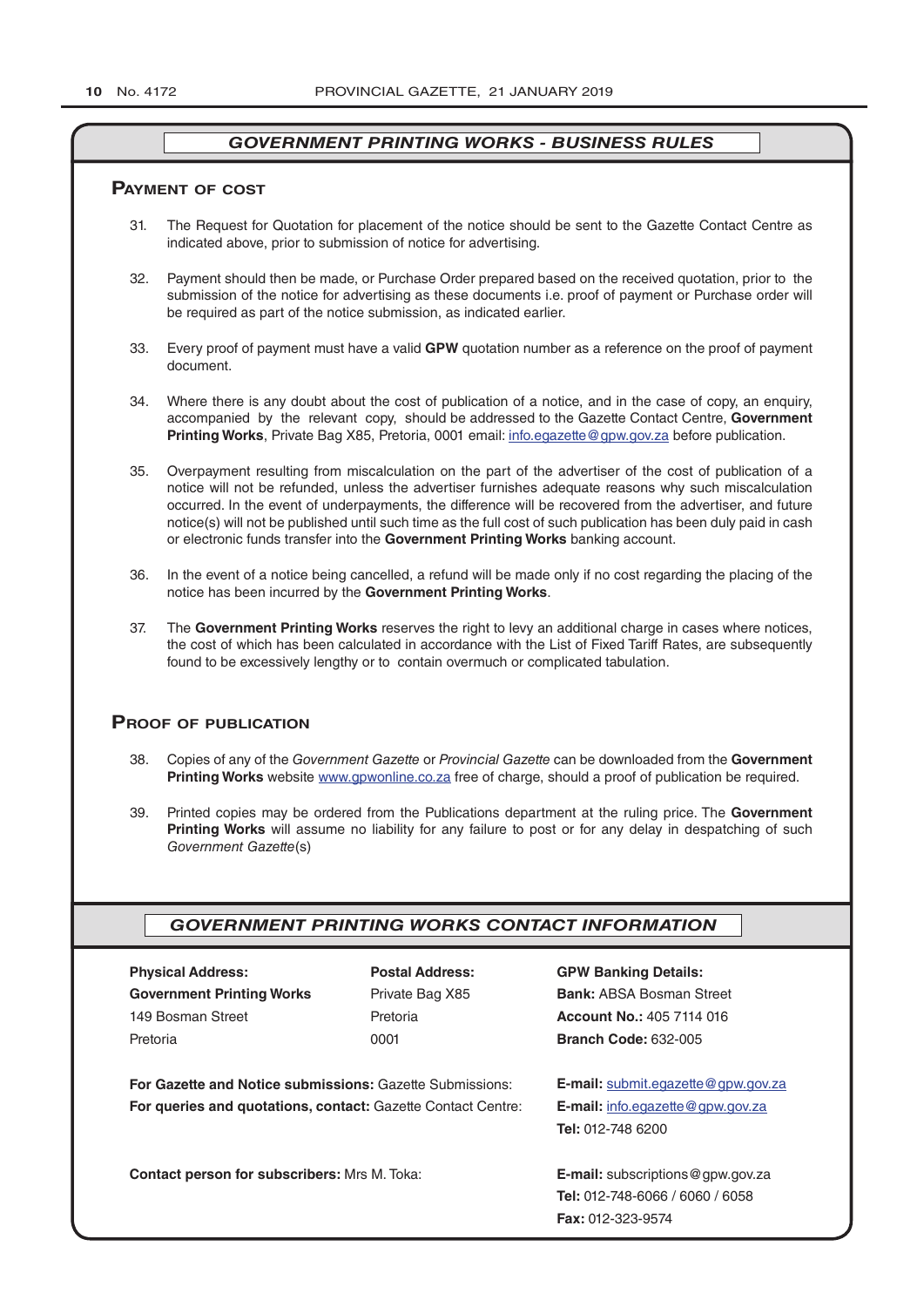## Provincial Notices • Provinsiale Kennisgewings

## **PROVINCIAL NOTICE 3 OF 2019**

Buffalo City Metropolitan Municipality (Eastern Cape)

Removal of Restrictions in terms of the Spatial Planning and Land Use Management Act 2013 (Act 16 of 2013) and the Buffalo City Metropolitan Municipality Spatial Planning and Land use Management By-Law (2016).

ERF 11621, EAST LONDON (5 Bamburgh Road, Stirling).

Under Section 47(1) of the Spatial Planning and Land Use Management Act 2013 (Act 16 of 2013) read with Section 59 of the Buffalo City Metropolitan Municipal Spatial Planning & Land Use Management By-Law of 2016 and upon instructions of the Local Authority a notice is hereby given that conditions  $C(1)(a)$ ,  $C(1)(b)$ ,  $C(1)(c)$ ,  $C(1)(d)$  and  $C(2)(e)$  found in Deed of Transfer No. T2453/2016, pertaining to Erf 11621 East London is hereby removed.

## Local Authority Notices • Plaaslike Owerheids Kennisgewings

## **LOCAL AUTHORITY NOTICE 12 OF 2019**

Buffalo City Metropolitan Municipality (EASTERN CAPE)

Removal of Restrictions in terms of the Spatial Planning and Land Use Management Act 2013 (Act 16 of 2013) and the Buffalo City Metropolitan Municipality Spatial Planning and Land Use Management By-Law (2016).

ERF 11303, EAST LONDON (61 SMARTT ROAD, NAHOON).

Under Section 47(1) of the Spatial Planning and Land Use Management Act 2013 (Act 16 of 2013) read with Section 59 of the Buffalo City Metropolitan Municipal Spatial Planning & Land Use Management Bylaw of 2016 and upon instructions of the Local Authority a notice is hereby given that conditions C (a) to (d) found in Deed of Transfer No. T1842/2003, pertaining to Erf 11303 East London is hereby removed.

## **LOCAL AUTHORITY NOTICE 13 OF 2019**

Great Kei Municipality (EASTERN CAPE)

Removal of Restrictions in terms of the Spatial Planning and Land Use Management Act 2013 (Act 16 of 2013) and the Great Kei Municipality Spatial Planning and Land Use Management By-Law (2016).

ERF 334, CINTSA (CORNER OF BARRACUDA AVENUE AND SILVIE PLACE, CHINTSA).

Under Section 47(1) of the Spatial Planning and Land Use Management Act 2013 (Act 16 of 2013) read with Section 69 of the Great Kei Municipal Spatial Planning & Land Use Management Bylaw of 2016 and upon instructions of the Local Authority a notice is hereby given that conditions B 6 (a) - (d) found in Deed of Transfer No. T3617/2016, pertaining to Erf 334, Cintsa is hereby removed.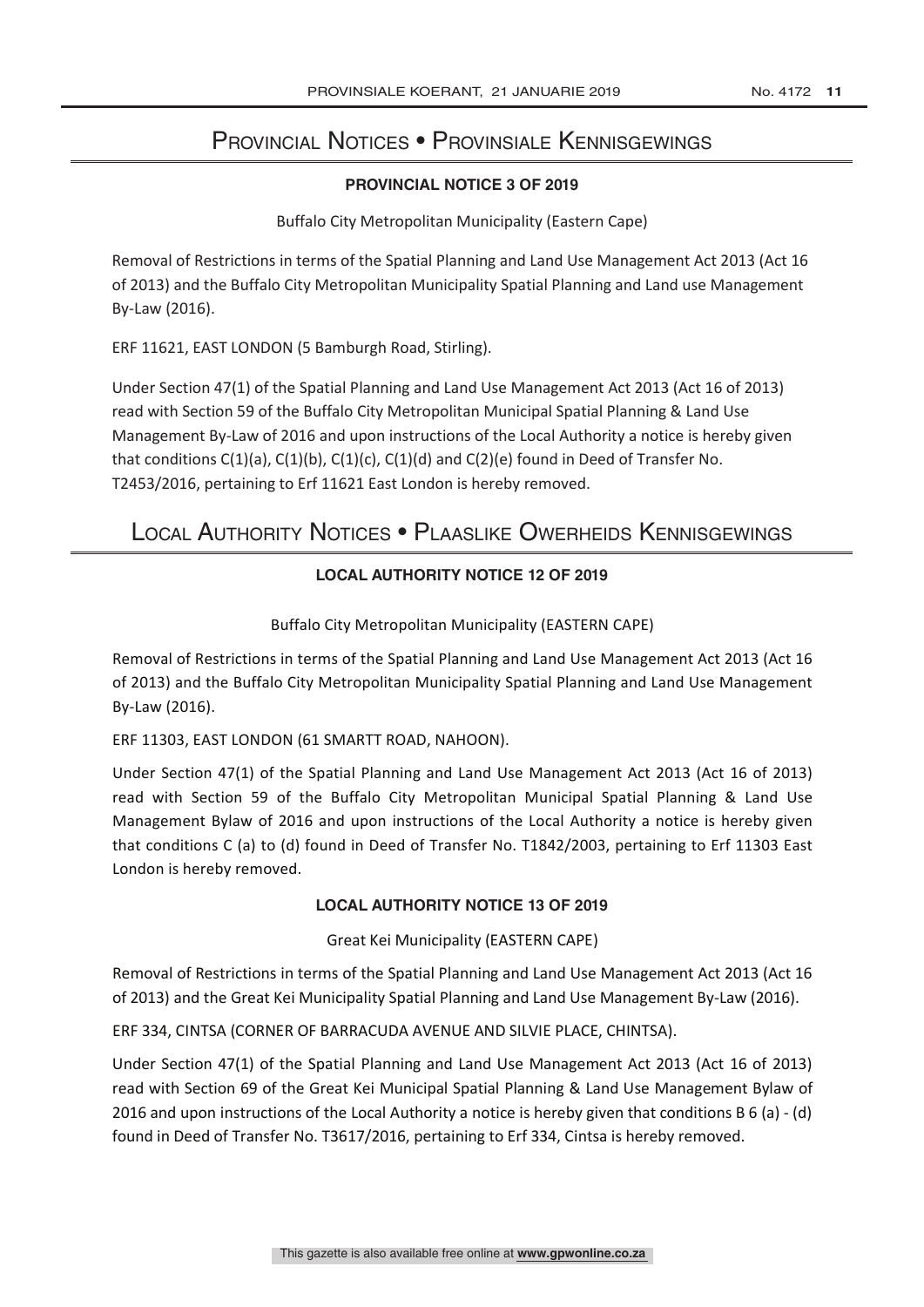#### **LOCAL AUTHORITY NOTICE 14 OF 2019**

#### **Nelson Mandela Bay Municipality (EASTERN CAPE)**

#### **Removal of Restrictions in terms of the Spatial Planning and Land Use Management Act, 2013 (Act 16 of 2013)**

#### **ERVEN 1634 AND 1635, WALMER, PORT ELIZABETH, EASTERN CAPE**

Under Section 47 of the Spatial Planning and Land Use Management Act, 2013 (Act 16 of 2013) and upon instructions by the Local Authority, a notice is hereby given that condition/s B.1. (1) in Deed of Transfer No. T16440/2013 applicable to Erven 1634 and 1635, Walmer are hereby removed.

#### **LOCAL AUTHORITY NOTICE 15 OF 2019**

#### **Nelson Mandela Bay Municipality (EASTERN CAPE)**

#### **Removal of Restrictions in terms of the Spatial Planning and Land Use Management Act, 2013 (Act 16 of 2013)**

#### **ERF 267, COTSWOLD, PORT ELIZABETH, EASTERN CAPE**

Under Section 47 of the Spatial Planning and Land Use Management Act, 2013 (Act 16 of 2013) and upon instructions by the Local Authority, a notice is hereby given that condition/s B.4. (a-d) in Deed of Transfer No. T33050/2015 applicable to Erf 267, Cotswold are hereby removed.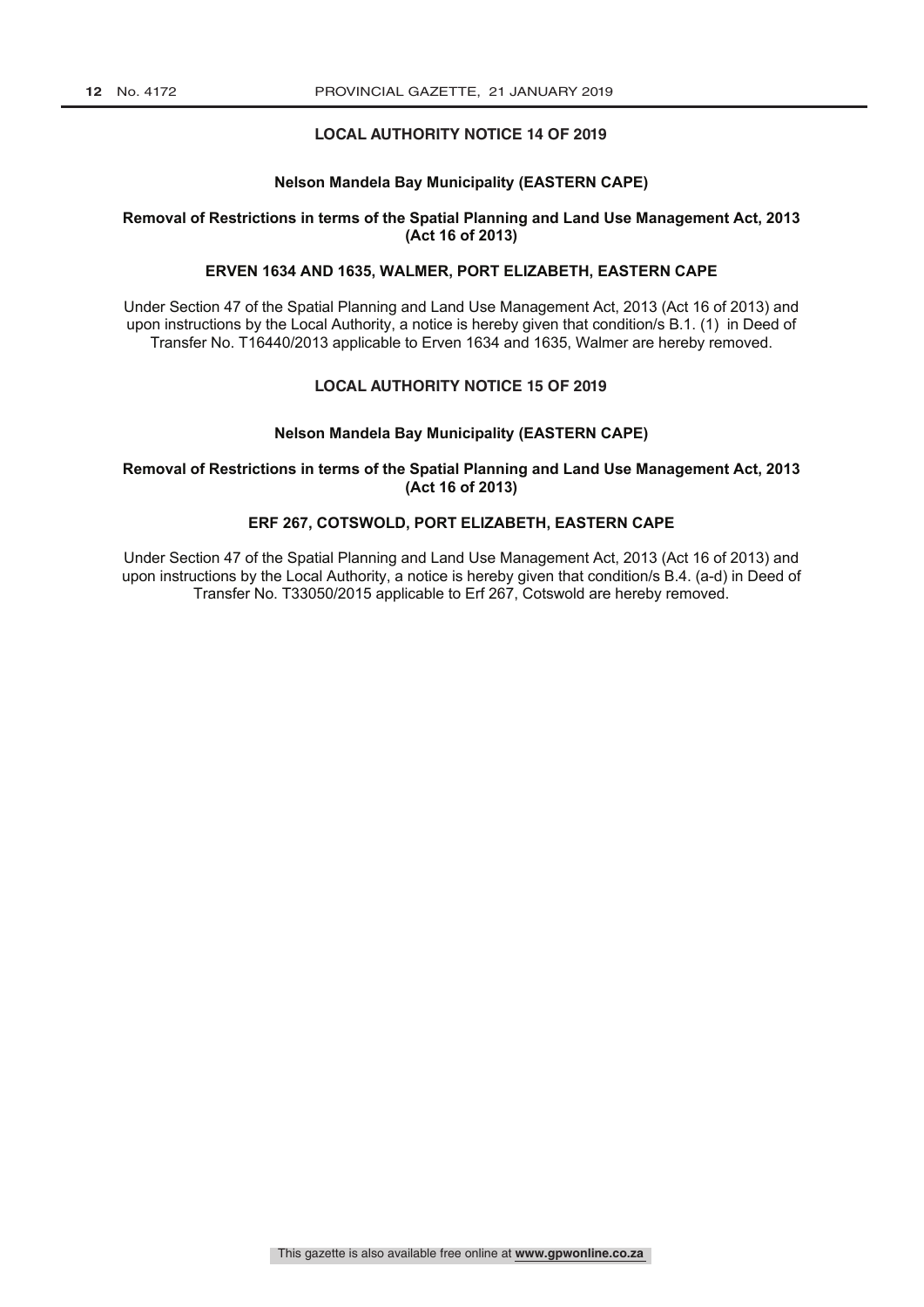#### **LOCAL AUTHORITY NOTICE 16 OF 2019**

## **BUFFALO CITY METROPOLITAN MUNICIPALITY**

## **LAND NOTICE**

## **PRIVATE PROPOSAL: CLOSING OF A PORTION OF ROAD ADJACENT TO ERVEN 33760 – 33774, 46363-46350, 33725-33734, 33744-33759 AND A REMAINDER OF ERF 30470 EAST LONDON**

Notice is hereby given in terms of Section 137 (1) of the Municipal Ordinance No. 20 of 1974, that a portion of a Public Road is closed.

**No. (3831)**

## **BUFFALOSTAD METROPOLITAANSE MUNISIPALITEIT**

## **LAND KENNISGEWINGS**

## **PRIVATE VOORSTEL: SLUITING VAN 'N GEDEELTE VAN PAD AANGRENSEND AAN ERWE 33760 – 33774, 46363-46350, 33725-33759 EN 'N RESTANT VAN ERF 30470 OOS-LONDEN**

Kennis geskied hiermee kragtens Artikel 137 (1) van die Munisipale Ordonnansie Nr. 20 van 1974, dat 'n gedeelte van 'n Openbare Pad gesluit is.

**Nr. (3831)**

**A. SIHLAHLA CITY MANAGER**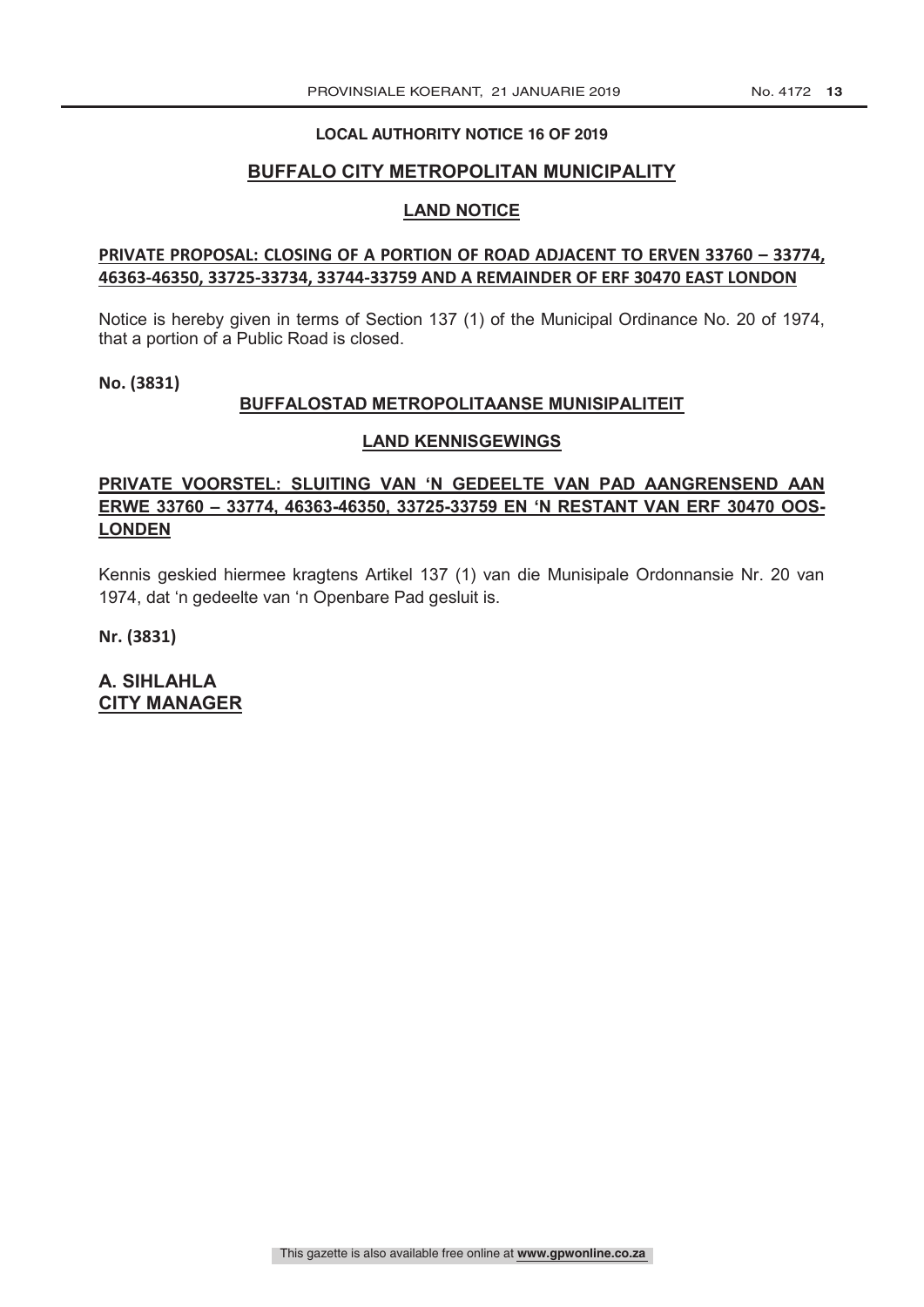This gazette is also available free online at **www.gpwonline.co.za**